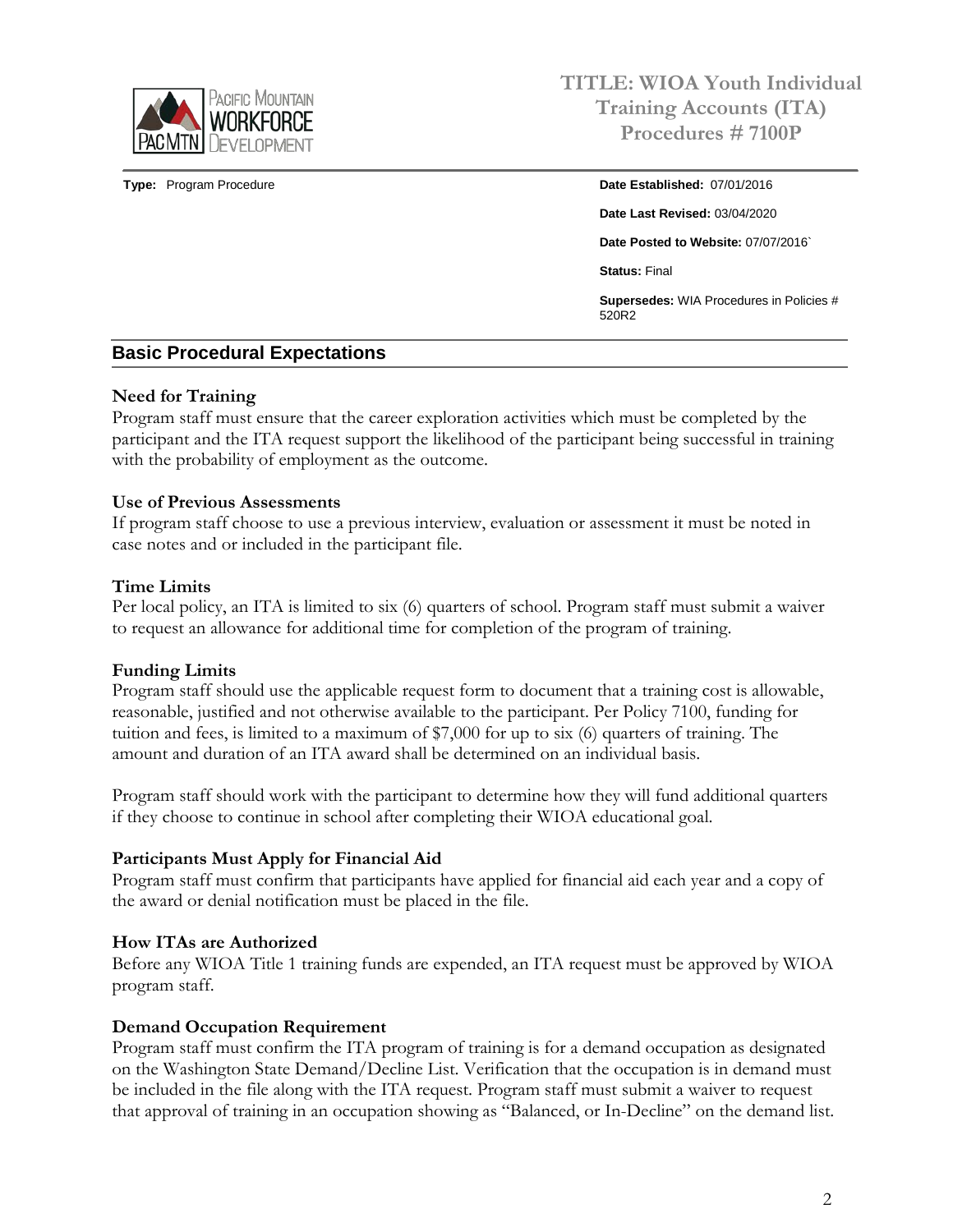## **Eligible Training Provider List (ETPL) Requirement**

Program staff must confirm the ITA program of training and training provider is on the Washington State ETPL for the local WDA or another WA State WDA (if the participant is able and willing to commute or relocate), or it may be on another state's list at the time of the ITA approval.

## **Training Programs Removed from an ETPL**

Program staff may not modify or extend an ITA when a program of training is removed from the Eligible Training Provider List however, a participant may continue and complete their program of training, as originally approved.

# **Time Limit to Enroll**

Program staff need to inform and must confirm participants are enrolled in school within 90 days of the approval of their ITA. (See - Approval of an ITA request). It is recommended for participants who need to attend basic skills or prerequisite classes that their ITA is not finalized for approval until they are ready to begin college level classes.

# **Modifying an ITA**

Program staff may approve a change of the participant's occupational goal to a related occupational goal when a participant decides after attending one quarter of school (maximum of fifteen (15) quarter credits) the occupation chosen is not suitable for the participant.

- This type of modification does not require waiverapproval.
- Participants who decide to change their program of study must submit a request to the program operator for approval.
- There is no limit set on the number of times an ITA occupational goal may be modified; however, modification does not extend the limit of six (6) quarters oftraining.

A participant requesting a second ITA, regardless of whether or not the first training was completed, must complete the ITA request form and any career exploration activities deemed necessary by WIOA program staff.

In addition, the participant will need to write a statement explaining why they need additional training.

Program staff must submit these along with a waiver to an authorized signatory.

## **Using Purchase Orders**

After a participant has approval for an ITA, WIOA program staff may write a purchase order to the training institution for tuition. Program staff must follow their own organization's procedure for obligating and de-obligating funds.

## **Coordination of WIOA Training Funds and other Federal Assistance**

Program operators are to consider other sources of funding for training (excluding loans) to pay for training costs so that WIOA funds are used to supplement but not supplant other sources.

An exception to this is educational funding for Veterans. According to TEGL 10-09, the GI Bill and other education and training benefits administered by the Department of Veterans Affairs are not required to be coordinated with WIOA training (i.e., veterans and eligible spouses cannot be required to exhaust their VA benefits prior to gaining access to WIOATraining).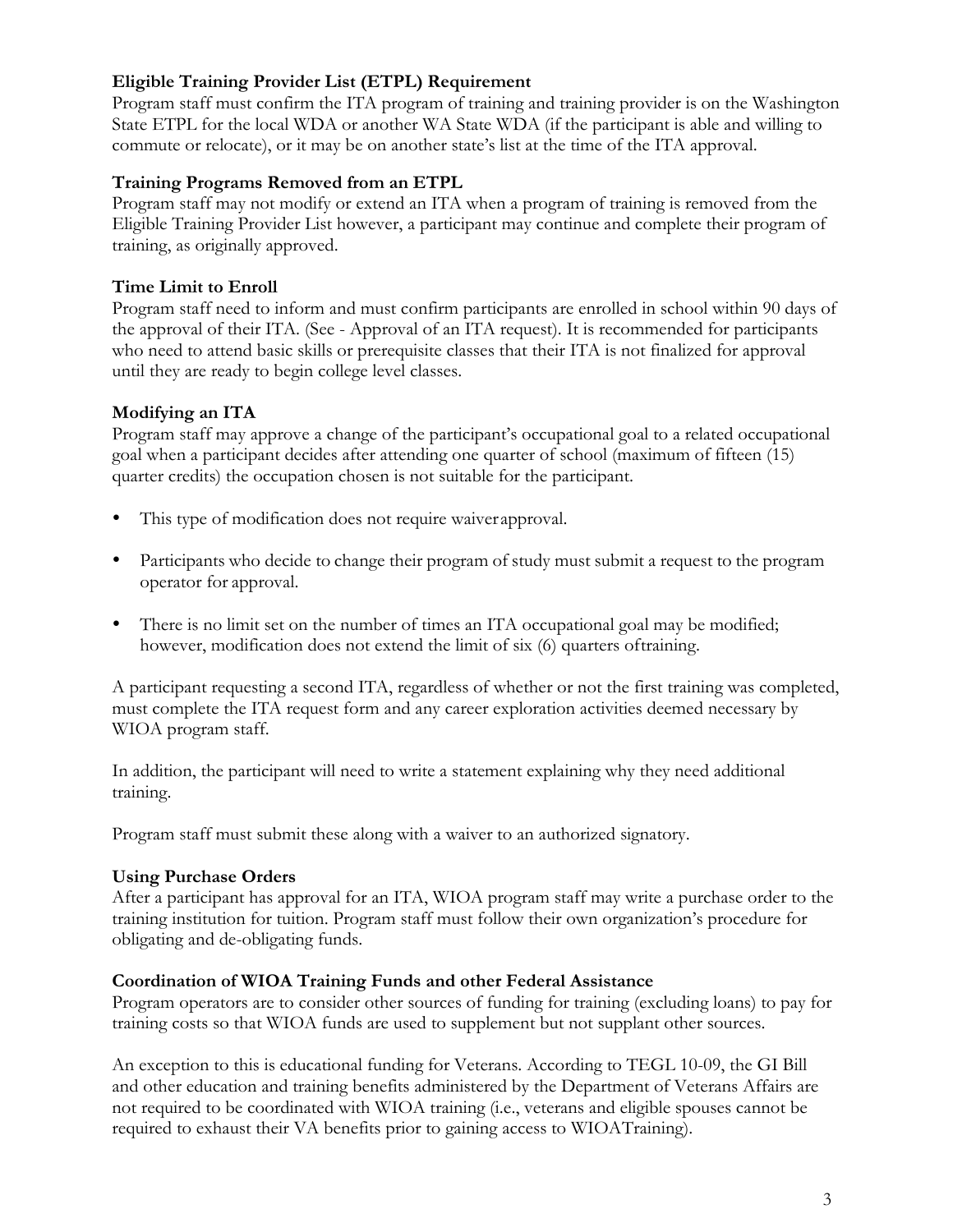Participants are required to demonstrate satisfactory progress in training, except for good cause, to access payments through their ITAs. "Good cause" for failure to make satisfactory progress in training includes specific factors that would cause a reasonably prudent person in similar circumstances to fail to make satisfactory progress. Good Cause includes, but is not limited to:

- Illness, injury or disability of the participant or a member of the participant's immediate family;
- Severe weather conditions or natural disaster precluding safetravel;
- Destruction of the participant's school records due to a natural disaster or other catastrophe not caused by the participant;
- Acting on advice received from an authority, such as the training provider, instructor, or case manager;
- Training is delayed or cancelled;
- Accepting stop-gap employment with hours or other work conditions that conflict with the training; or
- Accepting goal-related employment prior to completion oftraining.

### **Detailed Procedures**

### **WIOA Program Operators - Staff Responsibilities**

Program staff must first assess an individual's situation to determine whether or not training is needed for the individual to obtain employment that would provide a self-sufficient wage. An individual may be eligible for WIOA funded youth program services; however, training is not an entitlement and must be necessary.

The assessment should provide information for staff to determine:

- If the individual already has marketable skills for an occupation that will provide a self-sufficient wage; and for which there are jobopenings.
- If On-The-Job training would be more appropriate for theindividual.
- If short-term training would be appropriate. Short-term and low-cost training lasting less than one week or at a cost of \$600 or less, does not require an ITA.
- Short-term, intensive training is covered in WA State Policy#5601-R1

If the participant is already in training that is being paid for by other another program(s):

- Determine if the training is appropriate for the individual (based upon career exploration activities). Even if the WIOA program is not paying for tuition/fees, the program must beable to justify supporting the training decision before providing supportive and other services.
- If the training is appropriate, coordinate funding and services with the other program(s).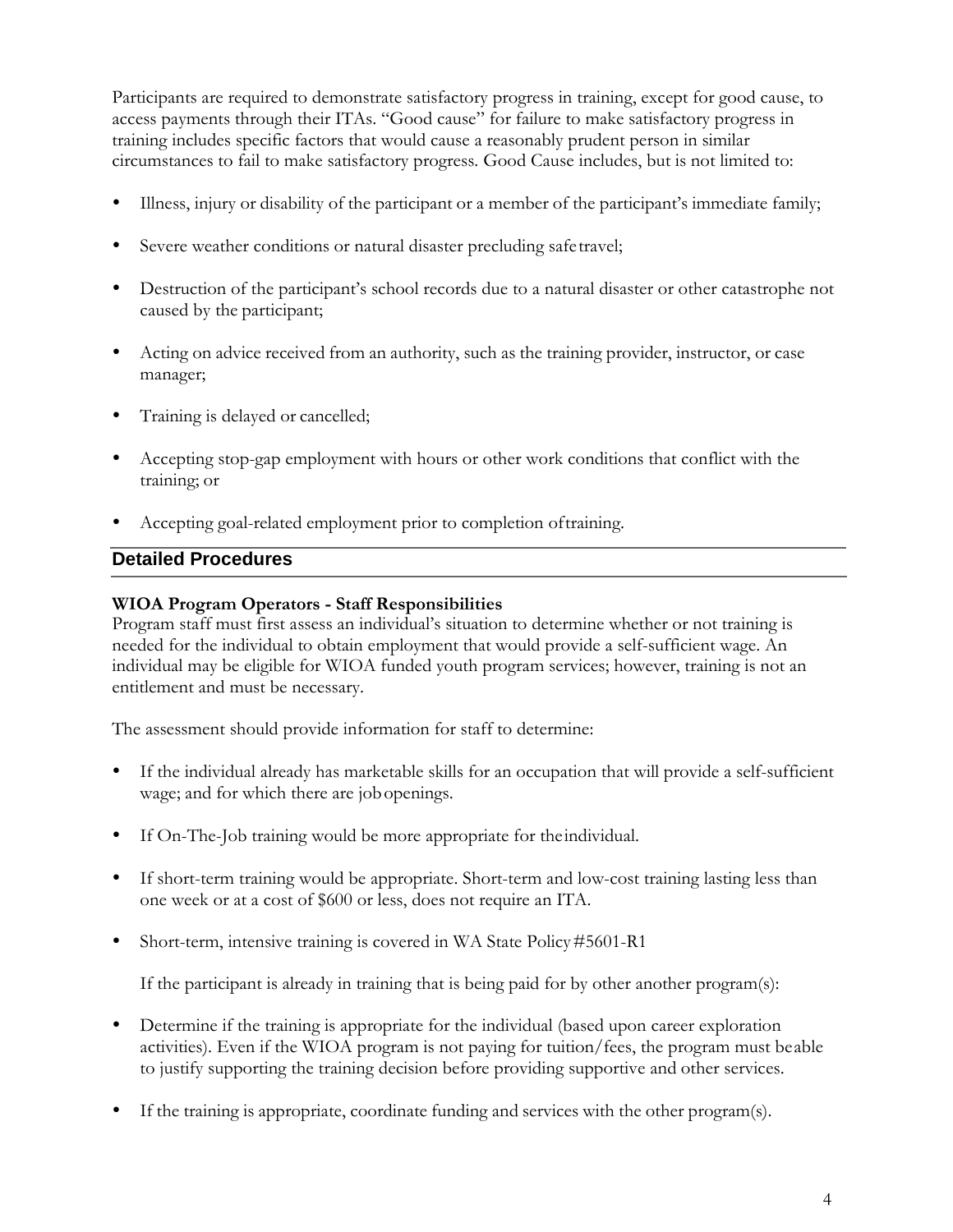No ITA Request is required unless WIOA funding will be used for tuition/fees since books and supplies are not included in the ITA award. In some cases, the original plan for the participant does not include the need for WIOA funding to pay for tuition/fees. If at a later date there is a need for WIOA fund, an ITA must be completed. A program operator could require a participant to complete the ITA assignments in case this does happen even though their tuition is to be paid by another program.

After determining that the individual may need training, provide the individual with the ITA Request Form and an orientation. The program operator should provide directions for completing the form; explain the career exploration assignments and the participant responsibilities. The ITA Request Form is the only PacMtn form that is required. Forms from other programs, computer research, etc. may be used in the participant file to document that the career exploration assignments have been completed. For example, a copy of a comprehensive assessment the individual has already taken is acceptable along with forms used by other programs (such as Trade Act) or forms created by the WIOA program operator. A new comprehensive assessment is require if the participant has changed their original course of study and a new assessment has not been completed.

For some of the career exploration assignments, it may be appropriate for the WIOA Staff to provide information to the participant in cases such as:

- When there are only a few employers in the area that hire for an occupation and it would burden those employers to keep having participants ask for informational interviews.
- If local trends in the labor market are changing quickly and/or the information found on-line is already out of date.

The WIOA Staff Person must review the completed ITA request to make sure that:

- The form is complete and the participant has provided documentation showing they have satisfactorily completed career exploration and have obtained sufficient information to make an informed decision.
- The participant has provided a clear justification/reasoning for their choice of training/occupation.
- If the request is not complete and/or the participant has not satisfactorily documented that they have acquired all of the information they need to make an informed career/training choice, guidance should be provided to assist the participant in acquiring the information they need.
- The youth program operator must maintain regular contact with each ITA participant, preferably monthly but no less thanquarterly.
- If a participant is having difficulty in training, the youth program operator should either have the participant contact the training provider for tutoring and/or other services that may be available or contact the training provider for theparticipant.
- If a participant does not achieve satisfactory progress in a school term, the program operator may fund the next term based upon the participant's extenuating circumstances with the reason documented in the participant file. If the participant does not achieve satisfactory performance in the subsequent school term, the program operator must terminate ITA funding.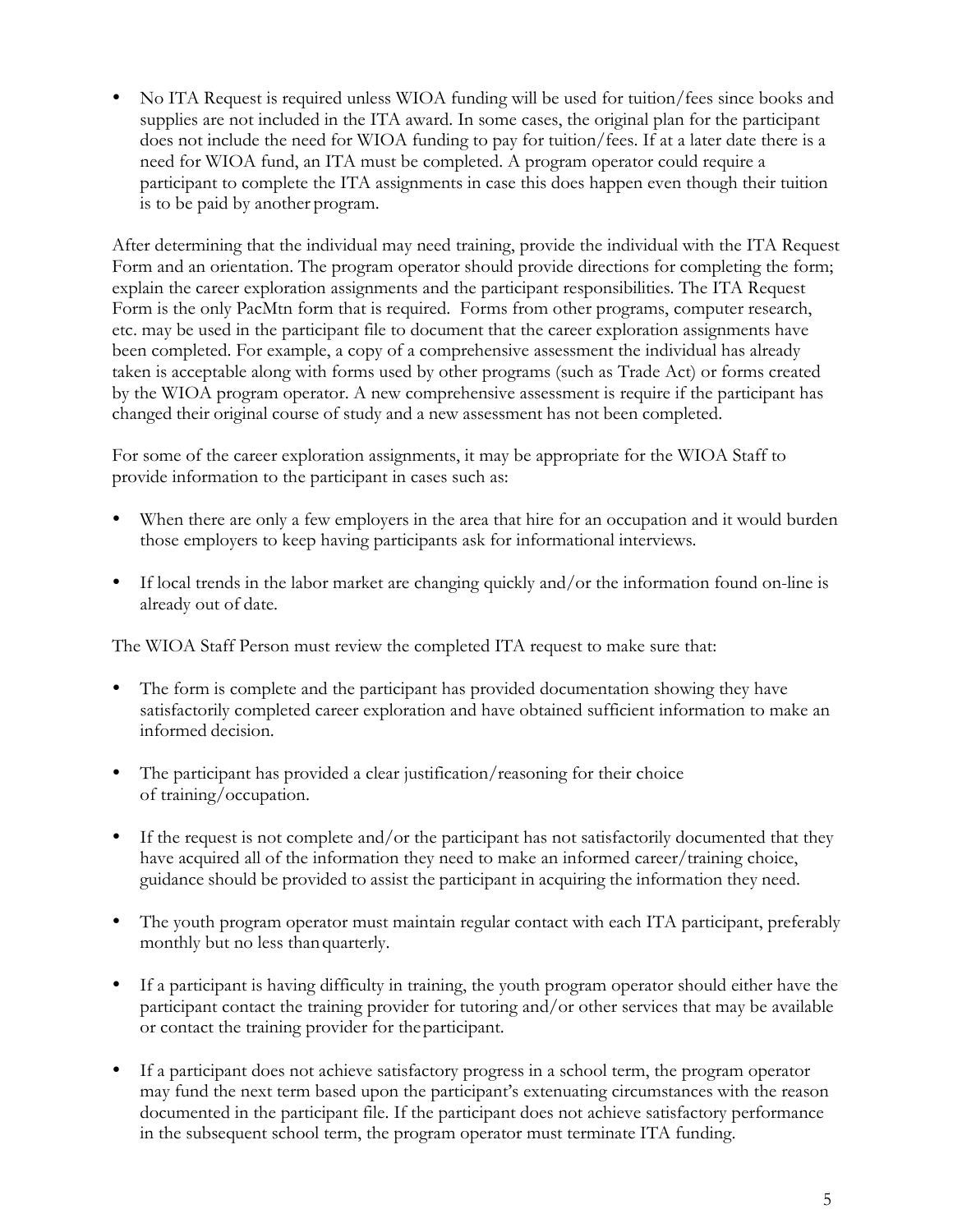## **Participant Responsibilities**

An individual must be actively enrolled in the WIOA funded youth program to be awarded an ITA. An individual who is interested in receiving WIOA funded training could inquire about the process to be awarded an ITA before actually being enrolled in a program; however, s/he must understand the enrollment requirements.

A participant must complete career exploration assignments for the purpose of gathering sufficient information for him/her to make an informed decision in choosing occupational training that they will be likely to complete successfully and in which they will be likely to find employment. For that purpose, the ITA Request contains career exploration assignments that include:

- 1. Comprehensive Assessment
- 2. Exploring occupations including Labor Market Research
- 3. Research of Training Providers
- 4. Informational Interviews with employers
- The participant must attend school full-time (see exceptions), including summer sessions.
- The participant must enroll in classes within 90 days from the approval of the ITA. Enrollment includes: a) pre-registered for classes/on a waiting list of an approved training; b) have a start date that is not more than one quarter or term away; c) are taking required pre-vocational classes.
- The participant must attain satisfactory performance which is generally considered to be maintaining a grade of a "2.0" or a "C" or better. The participant must provide the youth program operator with transcripts for each school term or a summary of progress froma training provider that does not use letter or number grades. A participant who does not achieve satisfactory performance for two consecutive school terms (quarter or semester) will forfeit further ITA funding.
- The participant must maintain regular contact with the youth program operator.
- The frequency of contact needed should be determined in consultation with the program operator (generally: monthly but no less than quarterly). Contact information must be kept upto date.
- If a participant is having difficulty in training, they must inform the youth program operator; and are responsible to set up and participate in tutoring or other services that may assistthem.
- Participants who are receiving services and funding from other programs such as federal or state financial aid, worker retraining, TAA/NAFTA, DVR, etc., must remain in good standing with those programs. Failure to do so could result in the forfeiture of continuing ITA funding.
- Participants must be willing to apply for federal or other financial aid through the school/training provider each year. A copy of the award or denial notification must be placed in the file.

**Note:** WIOA programs cannot require participants to take out loans for school; however, participants do have the right to take out a loan on their own accord.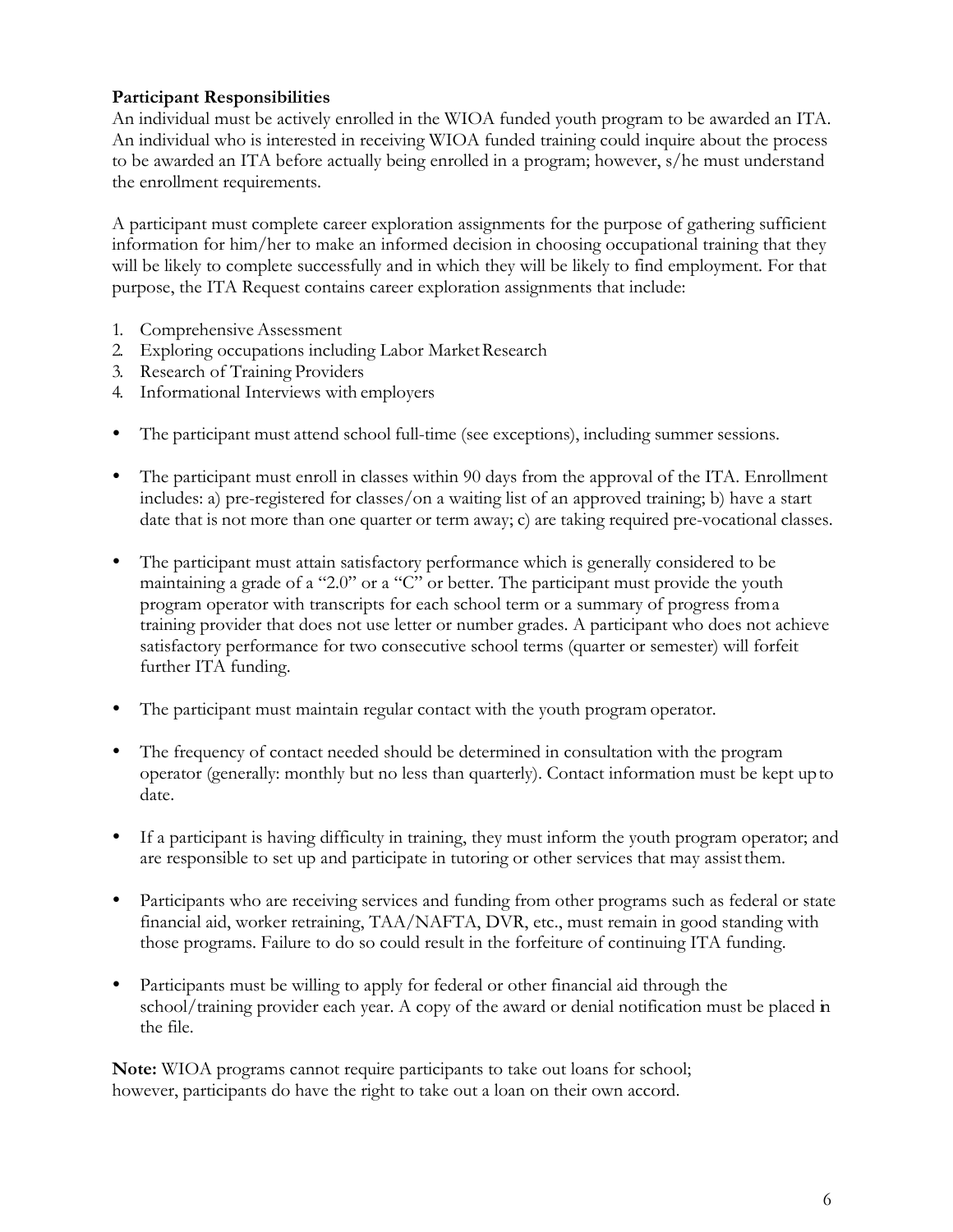## **Approval of an ITA Request**

An ITA Request will be approved or denied based upon the following criteria:

- The ITA Request form is complete.
- The participant's justification for choosing the program of training and occupational goal is reasonable and appropriate (based upon comprehensive assessment).
- The occupation is in Demand (copy from Demand /DeclineList)
- The training program & provider are on the Eligible Training ProviderList.
- Upon completion of the training, the participant will be qualified for an occupation that can provide a self-sufficient wage.
- The participant also agrees to:
- Attend school full-time. (see exceptions)
- Attend summer sessions when required classes are available.
- Enroll in classes within 90 days from the approval of theITA.
- Enrollment includes:
	- $\triangleright$  pre-registered for classes/on a waiting list of an approved training
	- $\triangleright$  have a start date that is not more than one quarter or term away
	- are taking required pre-vocational classes
- Maintain satisfactory progress (2.0 orbetter).
- Maintain regular contact with the WIOA program and notify the program of any issues affecting their ability to finish the training program.
- There is a clear and realistic plan to pay for the participant's cost for training and other expenses. This may include funds from other sources of funding (Pell Grants, Workforce funds, WorkFirst, TAA, L&I, DVR, participant's wages if working).

**Note:** Participants cannot be required to take out loans for school; however, they do have the right to get a school loan as long as it is their choice.

### **Other Considerations**

### **Employed Participants:**

- A currently employed participant could request an ITA for trainingthat:
	- $\triangleright$  Is related to their current employment and will help them to advance on the job or to retain their job,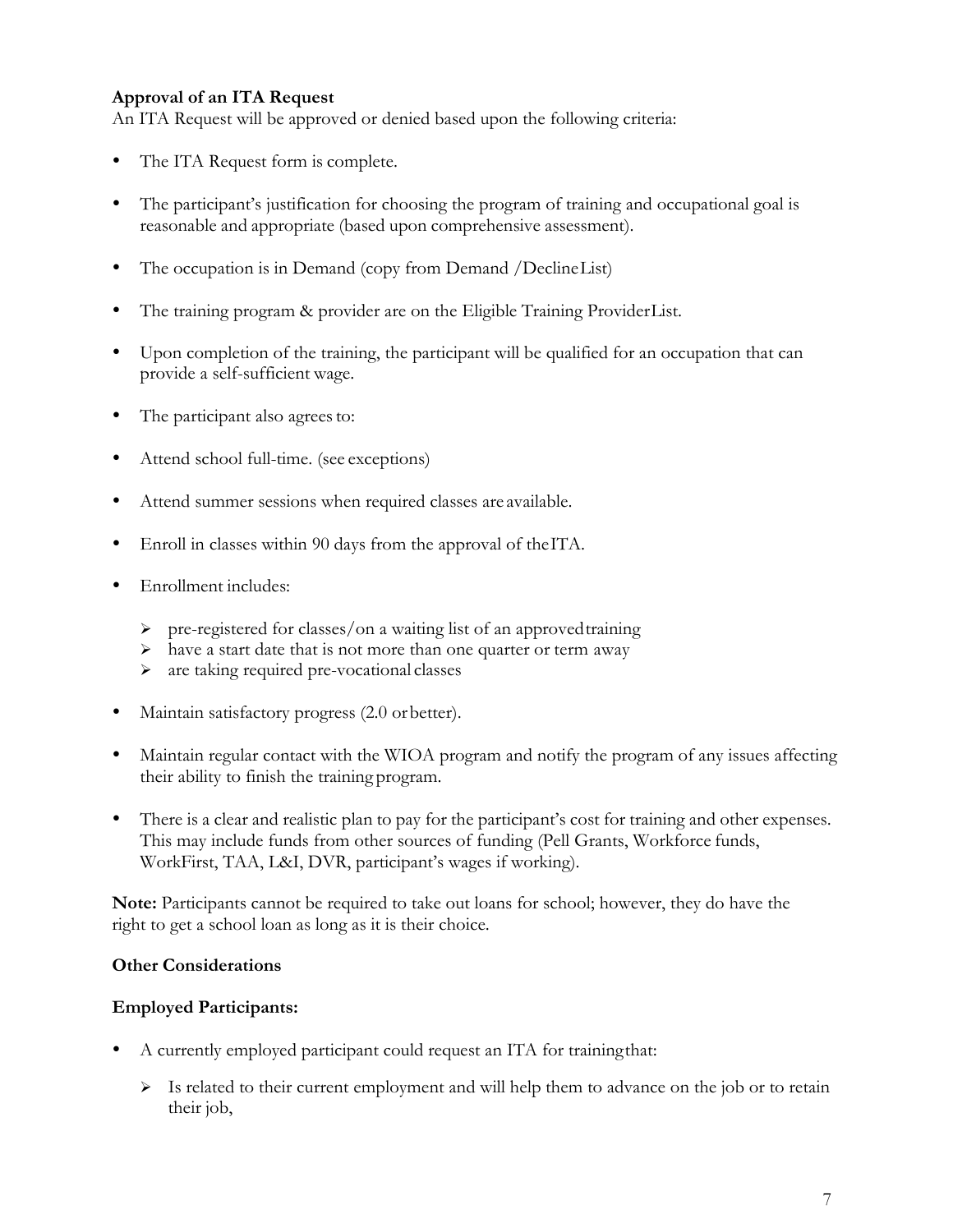$\triangleright$  Will qualify him/her for an occupation that could provide a self-sufficient wage (if s/he is not currently earning a self-sufficientwage)

## **Distance Learning:**

- Distance learning programs in Washington State are listed on the Eligible Training Provider Lis[t.](http://www.careerbridge.wa.gov/) [www.careerbridge.wa.gov/](http://www.careerbridge.wa.gov/)
- For distance learning programs outside of Washington State, program operators must ensure that the program of training is on that state's list. To find Eligible Training Providers in other states go to[:http://www.careeronestop.org/WIOAProviderSearch.asp](http://www.careeronestop.org/WIOAProviderSearch.asp)
- Distance learning is not for everyone so it would be important for a WIOA program operatorto interview a participant to determine if distance learning is appropriate for him or her. The following factors, at a minimum, should be discussed with theparticipant:
	- Why does the participant want to take classes on-line instead of attending regular classes on campus? Do they have issues such as transportation, child care, work or school scheduling problems?
	- $\triangleright$  Is the participant a self-starter and disciplined enough to do the work on their own? Can they give you any examples that demonstrate this?
	- $\triangleright$  Do they have a computer that meets the requirements of the distance learning course?
	- $\triangleright$  Do they have high speed internet service for the computer? Is there a chance that they will not be able to continue the service?

## **Training Provided Outside of Washington or the PacMtn five county area**

WIOA program operators should consider their ability to provide on-going services to participants who request training that takes place outside of the PacMtn five-county area or outside of Washington State.

## **Persons with Disabilities**

Participants with a documented disability, physical or sensory, may have the duration of their training extended beyond the time or financial limits and may attend school part time if needed to accommodate their disability. The disability must be documented by a licensed professional and information regarding the disability must be kept in the participant's locked file. A waiver must be approved by the Associate Director of Workforce Services

## **Fiscal Issues:**

- When calculating the amount of the ITA award, include only the cost for tuition and fees.
- Pre-vocational classes are not required to be made part of the ITA award and therefore maybe considered an intensive service.
- Other costs of attending school such as: transportation, books, supplies, parking fees and living expenses are not included in the amount of the ITA award. Program operators may choose to include books, supplies and parking in their program budget as trainingcosts.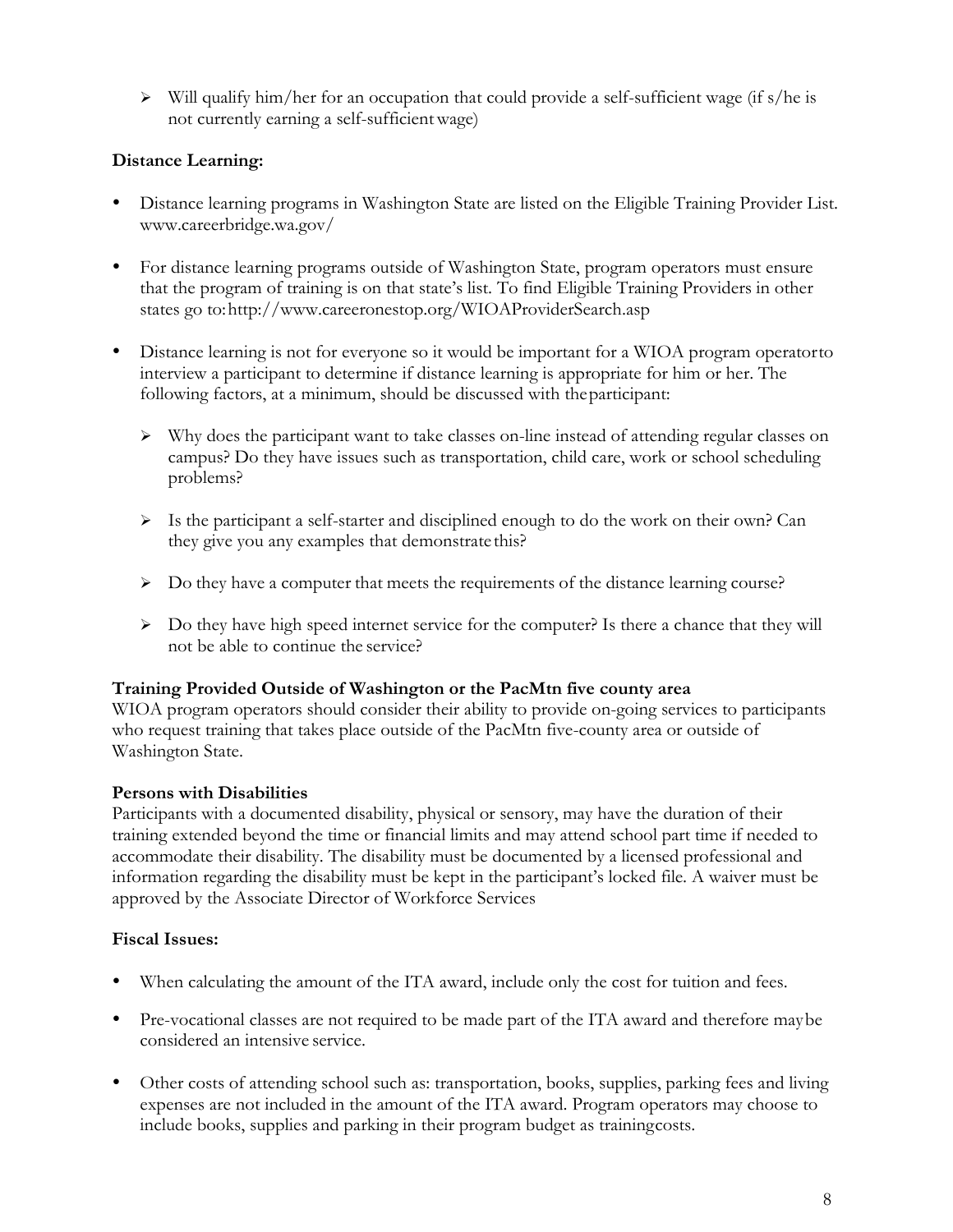- A participant shall not be required to take out a loan to pay for their training costs. However, a participant may choose to take out a loan on their own to help them get through their training.
- If a participant wants to attend a private school that charges more than a comparable program at a state funded school, the ITA award should only include funding equal to the cost of training at the state funded school. The participant must take this expense into consideration in planning their training costs and document in their ITA request how these expenses will be paid for.
- Payments for tuition and fees are to be made incrementally based upon the participant maintaining satisfactory progress. An exception is made when the training provider requires that all of their students pay tuition according to the school's established policy.
- Program operators will use their established fiscal method (PO or Voucher) to make payments directly to the training provider.
- Participants who receive financial aid such as the PELL Grant or a State Needs Grant are expected to use these funds for tuition, fees and books. However, program operators may pay for some or all of these costs (as part of an ITA) if a participant's financial situation warrants this support. Justification which takes into account the participant's objective assessment should be documented in the file. Program operators may choose to pay tuition and fees of participants receiving financial aid as a strategy to conserve tax dollars by saving staff time in preparing Support Service Request forms and the fiscal processing required to provide supportive services.
- Participants must be informed that program operators obligate funds program year to program year. ITA funds awarded to a participant are contingent upon the federal funds provided to the WIOA funded program. Participants will be informed as soon as possible if a WIOA program will have insufficient funds to continue payments for tuition andfees.

## **Changes in the Participants ITA Training Program:**

- The program operator funding the ITA may approve a change of the participant's occupational goal to a related occupational goal when a participant decides after attending one quarter of school (maximum of 15 quarter credits) that the occupation he/she chose is not right for him/her. An example would be a participant whose goal was certified nursing assistant but after attending one quarter decides that medical transcription is a better fit. This type of modification to a participant's program does not require waiver approval. There has been no limit set on the number of times an ITA occupational goal can be modified; however, this does not extend the limit of 6 quarters of training.
- Participants who wish to change their program of study should submit a request to the program operator. If approved by the program operator, it must be documented in the file and within the participants Service Plan.
- A participant who requests a second ITA, regardless of whether or not they completed the first training, must complete the ITA Request Form and any career exploration activities deemed necessary by the program operator. In addition, the participant will need to write a statement explaining why they need additional training. The WIOA program operator must submit these along with a waiver to the Associate Director of Workforce Services. A WIOA program operator may choose to write an internal policy that specifies if there is a specific amount oftime that must pass before the program will accept a request for additional training through an ITA.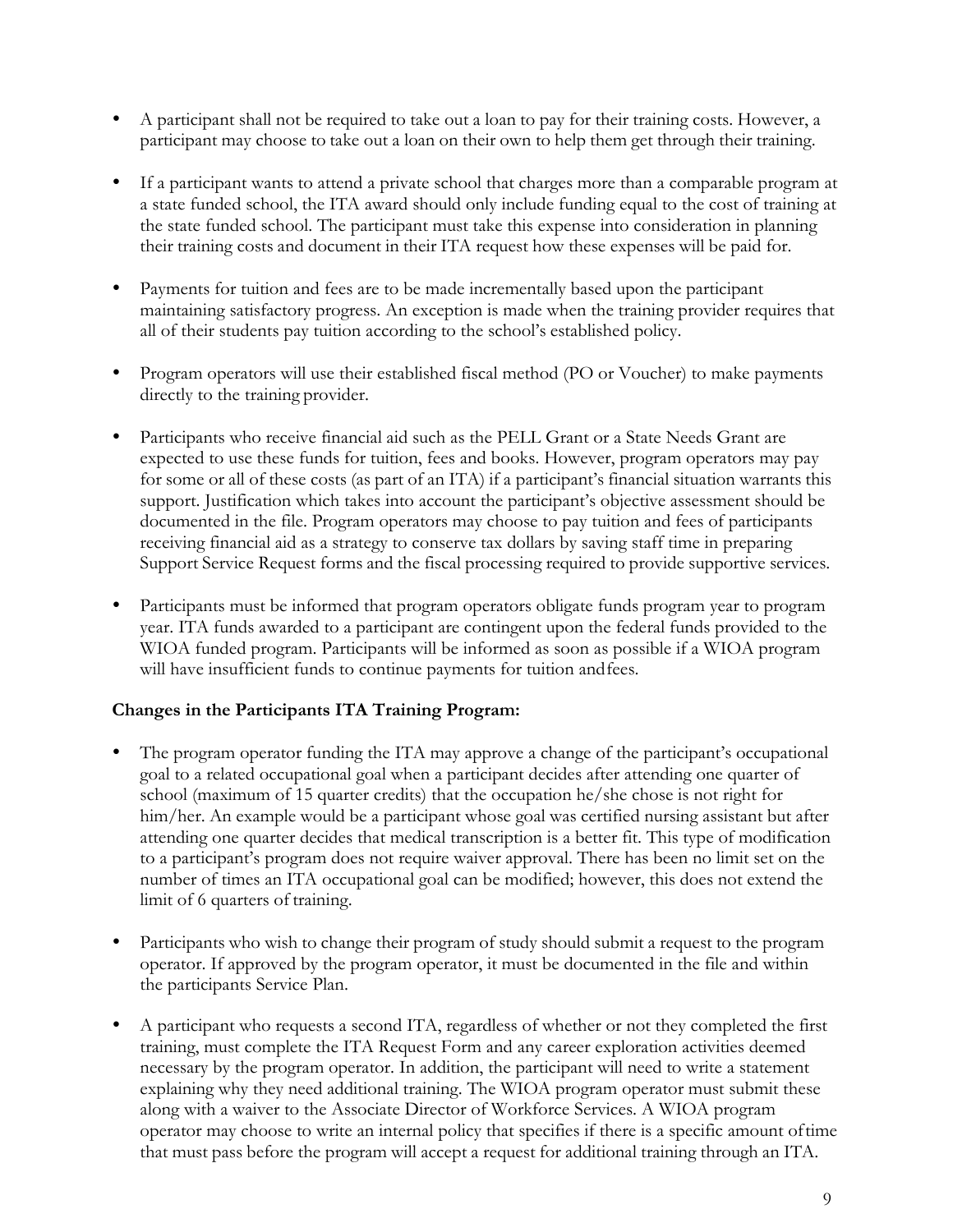## **Exceptions**

A Customized Training Contract for services may be used instead of ITA's only when:

- Pre-approval has been granted in writing by PacMtn's Associate Director of Workforce Services.
- Used to pay for group training, in lieu of individual training accounts, when the training is otherwise approvable under federal and state law and policy, and only if the individual'srights for consumer choice are not superseded.
- When a lack of training capacity limits customer choice and customers are not able to enroll in training of their choice on a timely basis or are otherwise required to choose another training program. This could occur because there are an insufficient number of Eligible Training Providers (ETPs) locally to fully utilize Individual Training Accounts(ITAs).
- When it is efficient to contract with an effective local community-based organization (CBO) or other private organization training program to do thetraining.
- When it would facilitate the training of multiple individuals in high-demand occupations.

Customized Training Contracts must:

- Be competitively bid in accordance with applicable federal and state laws, rules and policies.
- Directly link to an in-demand industry sector or occupation, or a sector with high potential for sustained demand or growth, either locally or where participants are willing to relocate.

Customized training contracts and individual training accounts can be combined to provide training services, including for allowing individuals with ITAs to obtain contracted training services.

### **Waivers:**

Youth program operators must submit a waiver request to the PacMtn Associate Director of Workforce Services for any of the following:

- A request for a participant to take a program of training for an occupation that does not show as in demand on the Demand/Decline List.
- This will only be approved in the case where an employer provides a written statement indicating that they will hire the participant during or after the training period.
- Upon approval of an exception to the Demand/Decline List by the Associate Director of Workforce Services
- A request to pay for tuition in excess of the \$7,000limit.
- A request to extend the maximum of six of quarters to complete training (except were a disability is documented and the additional quarters are an accommodation).

### **Required Forms**

Youth program operators shall use the PacMtn ITA Request Form, Attachment A, to document the approval of ITA awards.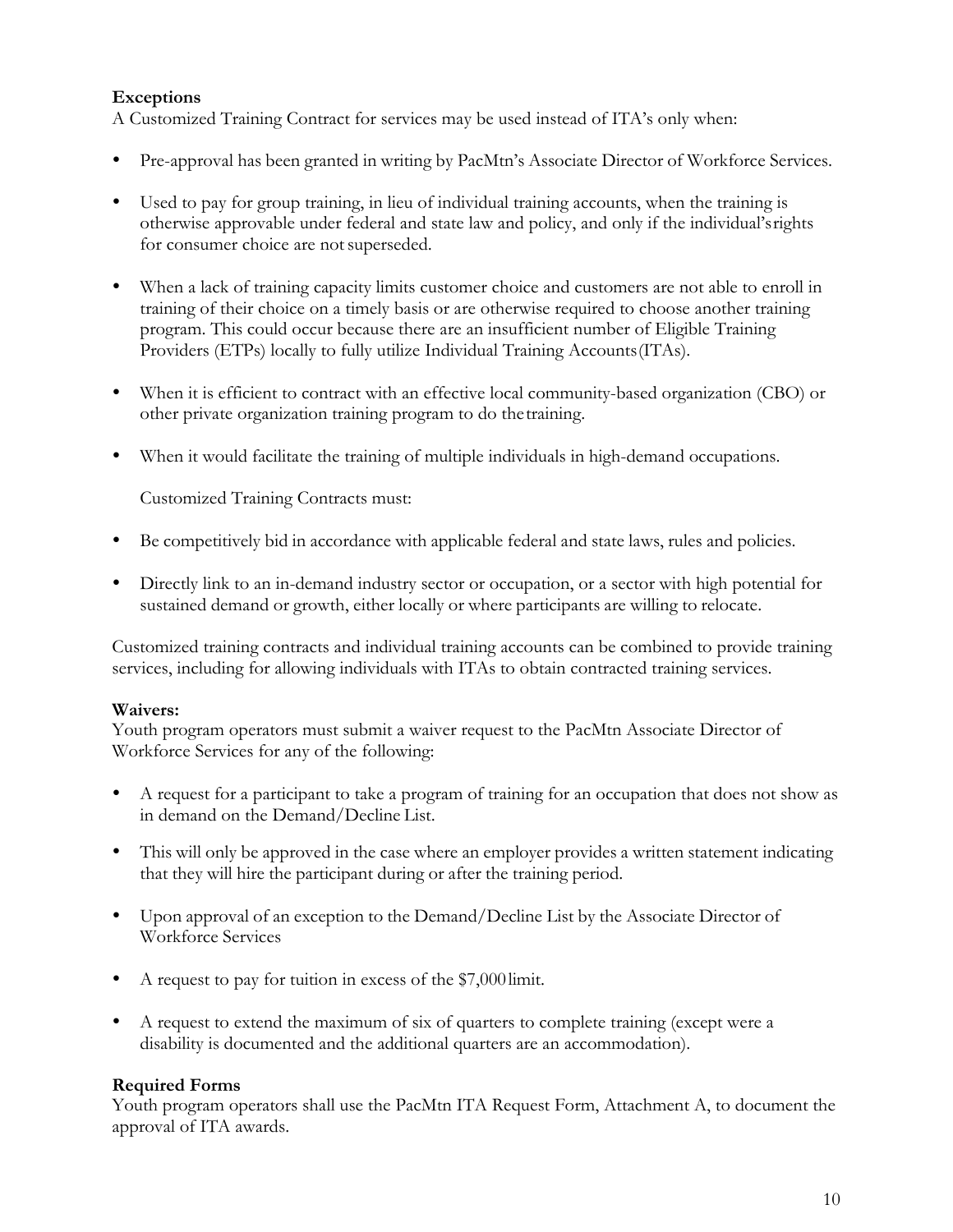Program operators may choose the documentation used for the career exploration activities of an ITA Request. Forms from other programs such as Trade Act or data collected from the Internet may be used.

## **WIT System Data Entry Requirements** *(WorkSource Integrated Technology System)*

For all applicable and required WIOA and or Wagner-Peyser applicant or participant Career, Training or Follow-Up Service data entry requirements, to include but not be limited to the following:

- Applicant or Participant Registrations,
- Program Enrollments,
- Eligibility Determinations (as detailed in policy#5000),
- $\bullet$  IEPs,
- ITA's and Training Program Enrollments/ServiceDelivery,
- Training paid by others,
- Training/Program Completions
- Support Services,
- Exits,
- Follow-Up Services, and
- Case Note Entries

Staff must follow all data requirements as necessary per Policy 1020 - Data Integrity and Performance Reporting Requirements and Handbook, as applicable for entry within the WIT System

Please follow all current and future Workforce Integrated Technology (WIT), System guidance, training, instructional materials and direct departmental or program supervisor instruction and policies developed.

If applicant or participant information is already entered in the WIT System, staff must verify that the information is current and/or make updates. If required by program, print out the applicable or necessary document, obtain signatures and place in the hard copy file. Please note all system data updates or changes in case note.

To deliver Career or Training Services, the program staff person is required to enter participant and program specific data which will create an Individual Employment Plan/Service Plan.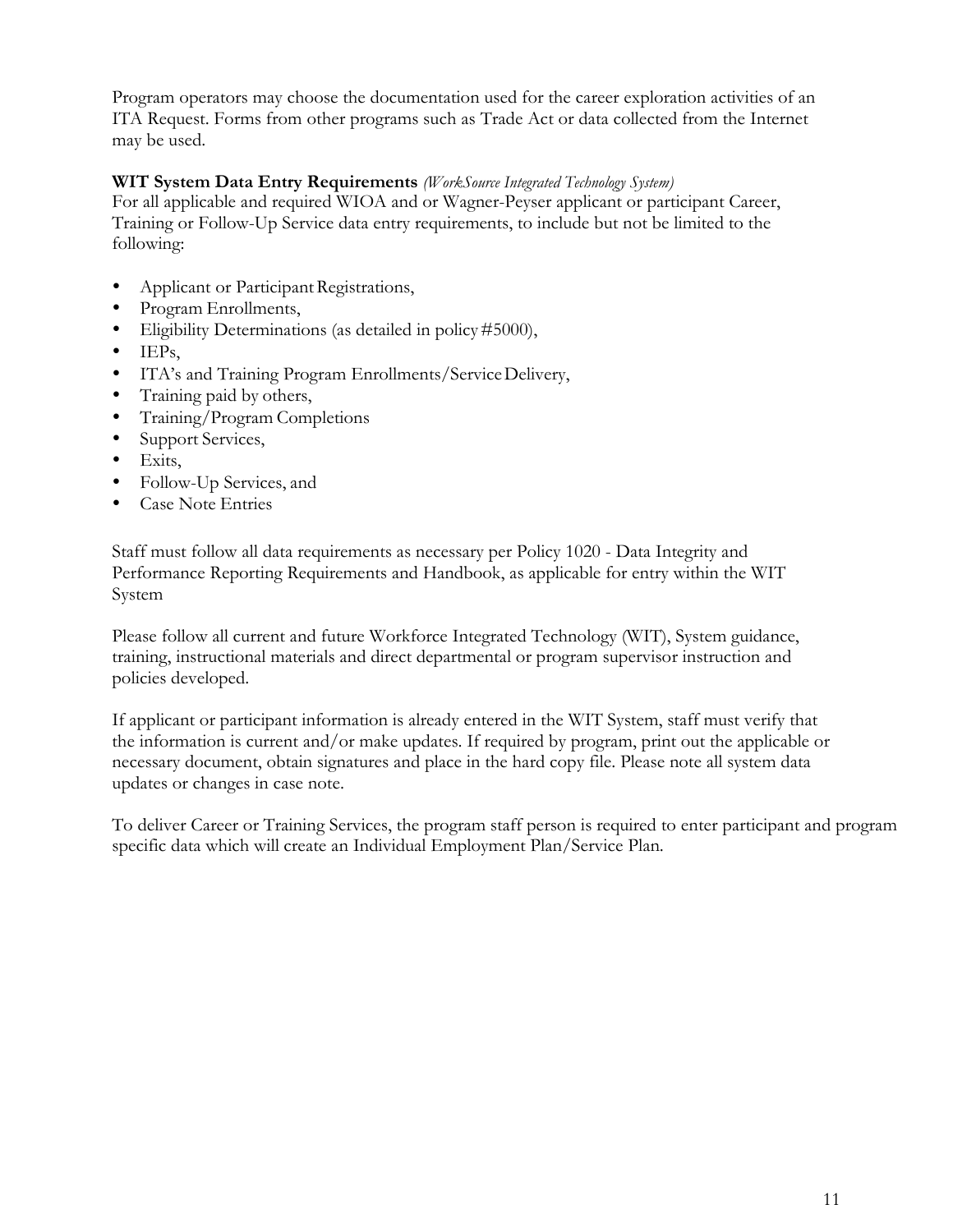*Discrepancies arising between PacMtn policy and or procedures with federal and state provisions due to current or future revisions will default to the current minimum federal and state regulations and guidance available. PacMtn policy and or procedures may set forth stricter requirements than provided by federal and state guidance, but in no case will PacMtn policy and or procedures not meet minimum federal and state policy.*

### **References**

Workforce Innovation and Opportunity Act of 2014 WIOA Final Rule; 20 CFR Parts 676,677, and 678; Federal Register, Vol. 81, No. 161, August 19, 2016 WIOA Final Rule; 20 CFR Parts 603, 651, 652, et al; Federal Register, Vol. 81, No. 161, August 19, 2016

Training and Employment Guidance Letter (TEGL) 10-09

WorkSource System Policy 1019 R4 & Attachment A - Eligibility Handbook State Policy 5619-R1, 5611-R1 and 5601-R1

PacMtn Policy # 5130 – On-the-Job Training PacMtn Procedures Document # 5100P – Individual Training Accounts (ITA)

Compliance with the state's eligibility policy will be based on the version of the handbook in effect at the time of the action or activity that may be at issue.

# **DATE APPROVED: June 4, 2016, 6/13/19, 3/04/2020**

**Direct Inquiries to: Pacific Mountain Workforce Development Council 1570 Irving Street SW Tumwater, WA 98512 Telephone: (360) 704-3568 Email: [Info@pacmtn.org](mailto:Info@pacmtn.org)**

PacMtn is an equal opportunity employer/program. Auxiliary aids and services are available upon request to individuals with disabilities. WA Relay 711.